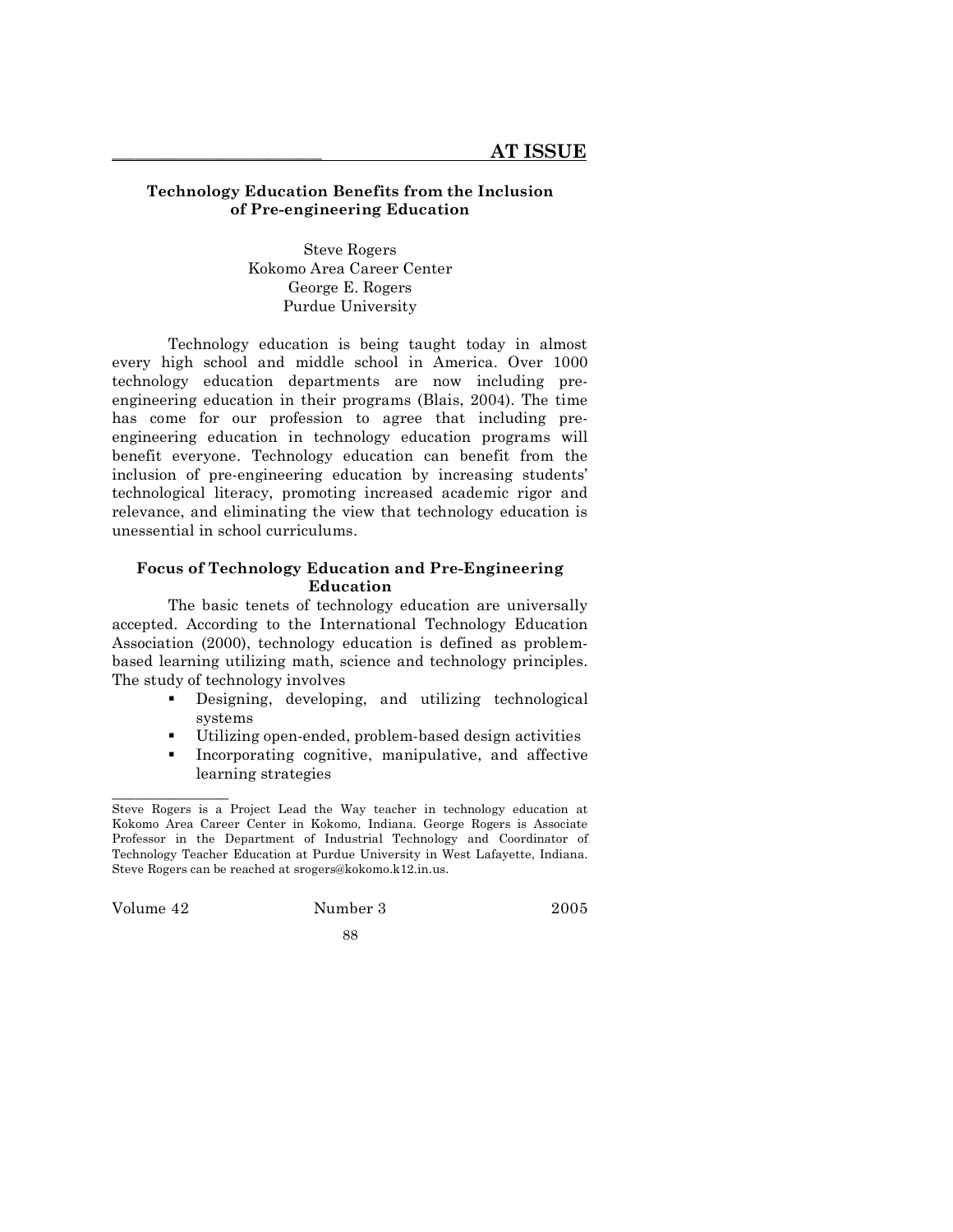- Applying technological knowledge and processes to real world experiences using up-to-date resources
- Working individually as well as in teams to solve problems.

These basic tenets are accepted as what and how we teach in technology education. But what are the basic tenets of preengineering education? According to Lewis (2004) pre-engineering education involves coursework in subjects that draw content from the work of engineers and promises engineering careers as likely futures of the students who pursue these courses. Many high schools offer students a course sequence option that sets the stage for possible enrollment after graduation in engineering programs in two and four-year colleges.

Project Lead The Way (PLTW) is a not-for-profit organization that works with public schools, the private sector, and higher education to increase the quantity and quality of engineers and engineering technologists by providing high school students with engaging pre-engineering education (Southern Regional Education Board, 2001). According to PLTW, students who complete PLTW's pre-engineering program

- Understand technology as a problem-solving tool
- Understand scientific process, engineering problem solving and the application of technology
- Understand how technological systems work with other systems
- Use mathematics knowledge and skills in solving problems
- Communicate effectively through reading, writing, listening and speaking
- Work effectively with others (Southern Regional Education Board, 2001, p. 7).

In essence technology education and pre-engineering education both have the similar goals. However, each has a slightly different focus. Pre-engineering education focuses on preparing students for careers in engineering and engineering technology, while technology education provides students with general technological literacy applicable to every career field.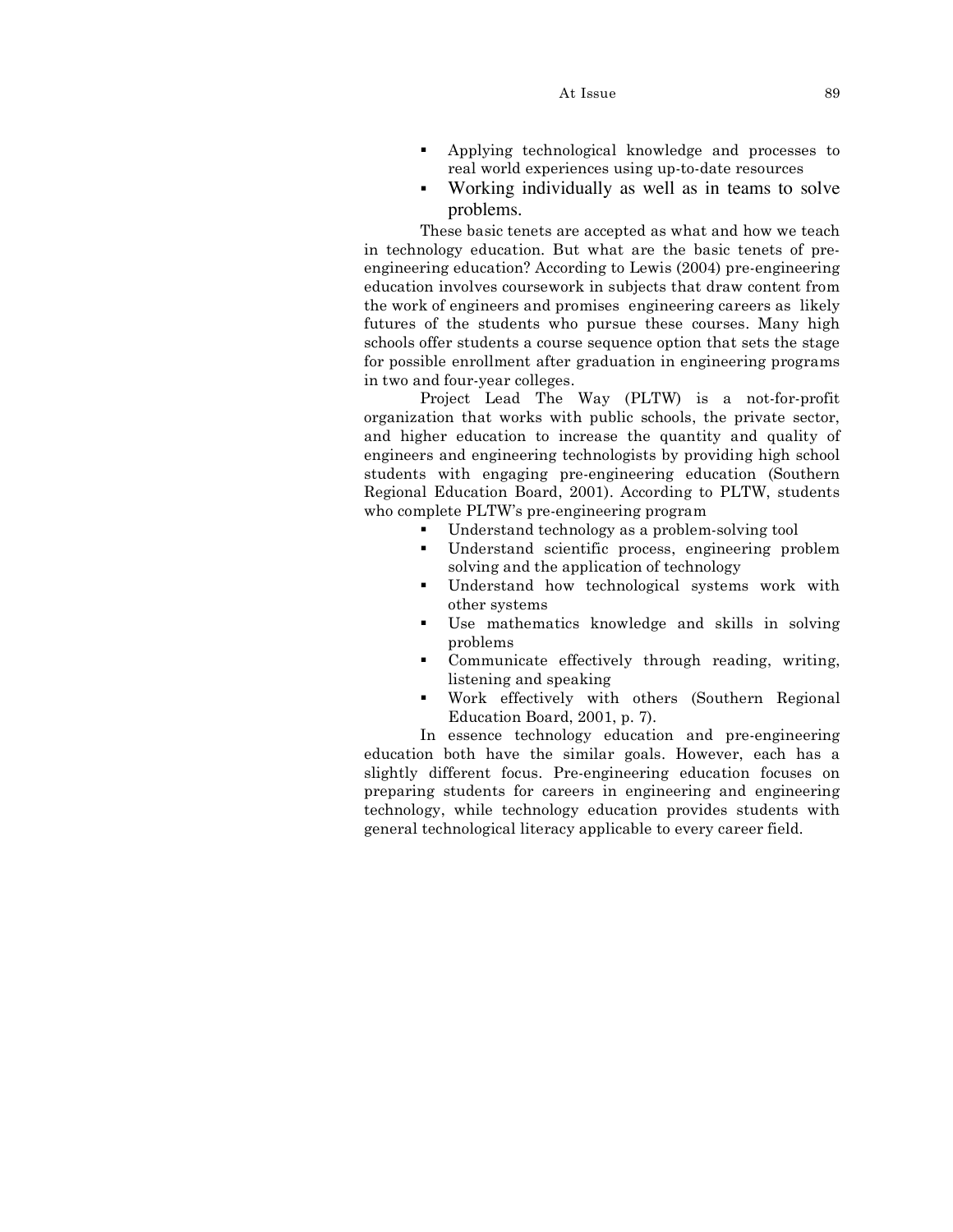### **Benefits of inclusion of Pre-Engineering Education**

Many benefits result from the inclusion of pre-engineering education in technology education programs. The first benefit is that it provides an antidote to the widely held view that technology education is unessential in many high school curriculums. Technology education programs are vulnerable beyond the middle grades, where courses become elective, and where states may exclude the subject altogether from high school graduation requirements (Lewis, 2004). The current technology education curriculum has difficulty succinctly informing parents, students, and administrators of the goals of its program in grades 9-12. The general public often refers to the field as "shop class". Or technology education is misunderstood as computer technology or information technology. However almost everyone understands the word "engineering" and recognizes what engineers do. It is much easier to sell the public and the school administration on the importance of a program if everyone understands what it teaches. Pre-engineering provides a way to give technology education legitimacy and life in these grades by providing ways to discuss with any teacher, administrator, student, or parent why and what the program teaches.

The second benefit resulting from the inclusion of preengineering in technology education is in the area of technological literacy. If, as expressed in the "Standards for Technological Literacy" (ITEA 2000) and "Technically Speaking" (Pearson and Young, 2002), the goal of technological literacy is to prepare students with technological literacy applicable to every career field, then preparing students for an engineering or engineering technology degree certainly fulfills the goals of technological literacy. Technological literacy is then a common theme which melds pre-engineering and technology education together in a meaningful relationship (Pearson, 2004).

Through Project Lead The Way, many high schools are now doing just that by offering programs that prepare students to be technologically literate before they enter college. In these high schools, any student who is enrolled in a college preparatory math course is eligible to enroll in the PLTW pre-engineering program of study. Students who have an interest in science and math are encouraged to consider the PLTW program as a means of career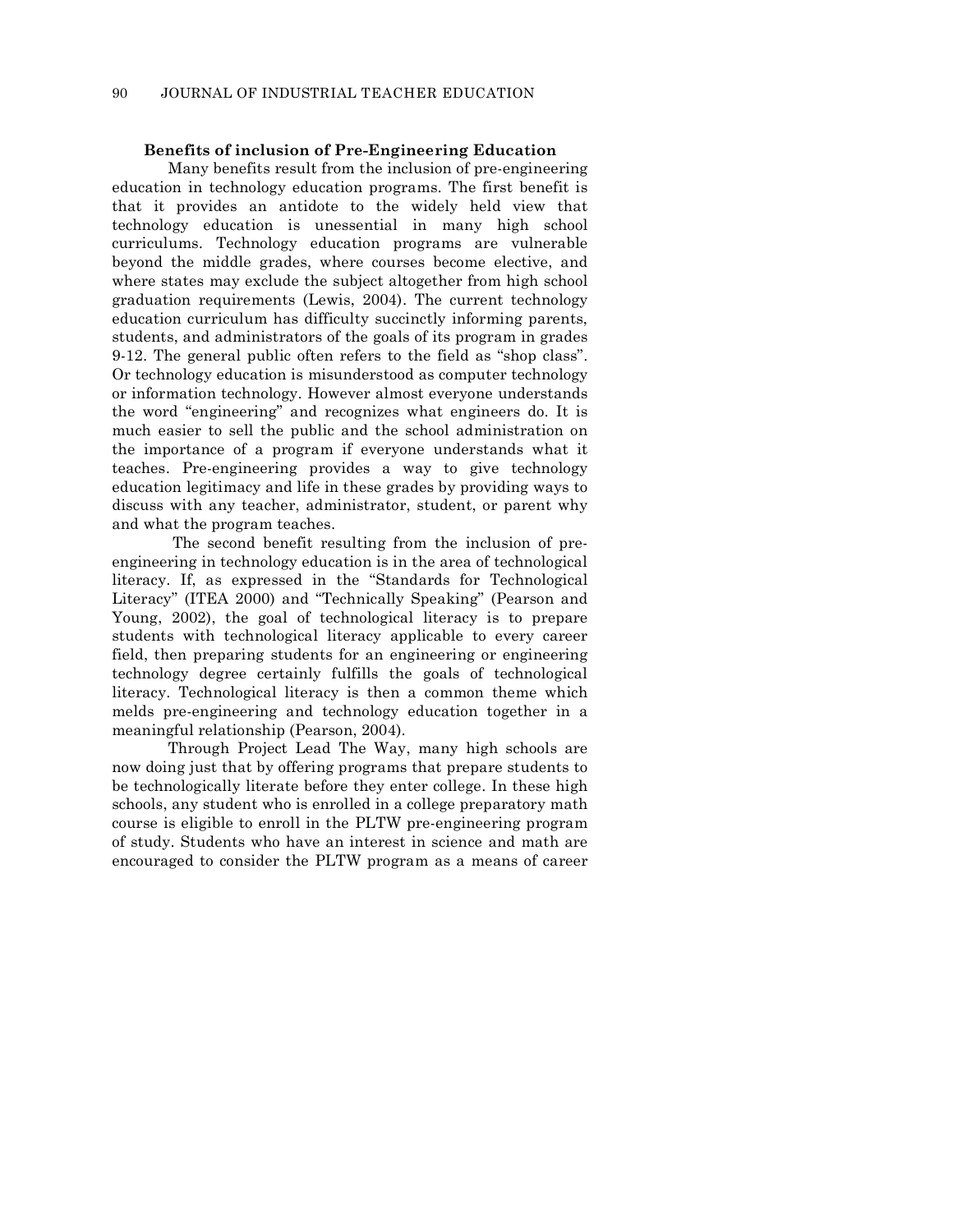exploration. Those who then find the engineering program to be of interest can complete five or more courses in the PLTW sequence and become fully prepared for a two or four-year college program with a level of technological literacy which will smooth their entrance into any engineering program (Southern Regional Education Board, 2001).

A third benefit of the inclusion of pre-engineering education in technology education is the increased academic rigor and relevance it brings. Teachers are hearing more and more about the need to increase academic rigor and relevance in their classrooms. With the passage of the No Child Left Behind Act of 2001, the focus in education is on students' academic records. Preengineering allows technology education departments the opportunity to teach courses that require academic rigor and relevance while still maintaining a focus on project-based learning.

Figure 1 shows the "Rigor and Relevance Framework" from the International Center for Leadership in Education (2005). According to Blais (2004), executive director for PLTW, the framework assesses whether or not a specific problem is academically relevant or rigorous. The framework employs two scales. The vertical axis measures the knowledge level required to solve the problem and, using a scale based on Bloom's Taxonomy (Bloom and Krathwohl, 1964), ranges from level 1 (awareness) to level 6 (evaluation). The horizontal axis measures the degree to which a student applies the knowledge in finding the problem's solution. This scale ranges from level 1, which requires no application of the knowledge, to level 5, in which the knowledge is applied to real world, unpredictable situations. The rigor and relevance of a teacher-posed problem may be assessed by charting the intersection of the two axes and determining in which of the four areas of the framework the problem falls: acquisition, (A); application, (B); assimilation, (C); or adaptation, (D).

Blais illustrates the use of the "Rigor and Relevance Framework" by comparing two examples—one from a hypothetical technology education class and the other from a typical pre-engineering class. The technology education teacher might ask, "Design a beverage container that can be used by students while they are studying. Use good design criteria of function and aesthetic value" (p. 10). This problem is non-rigorous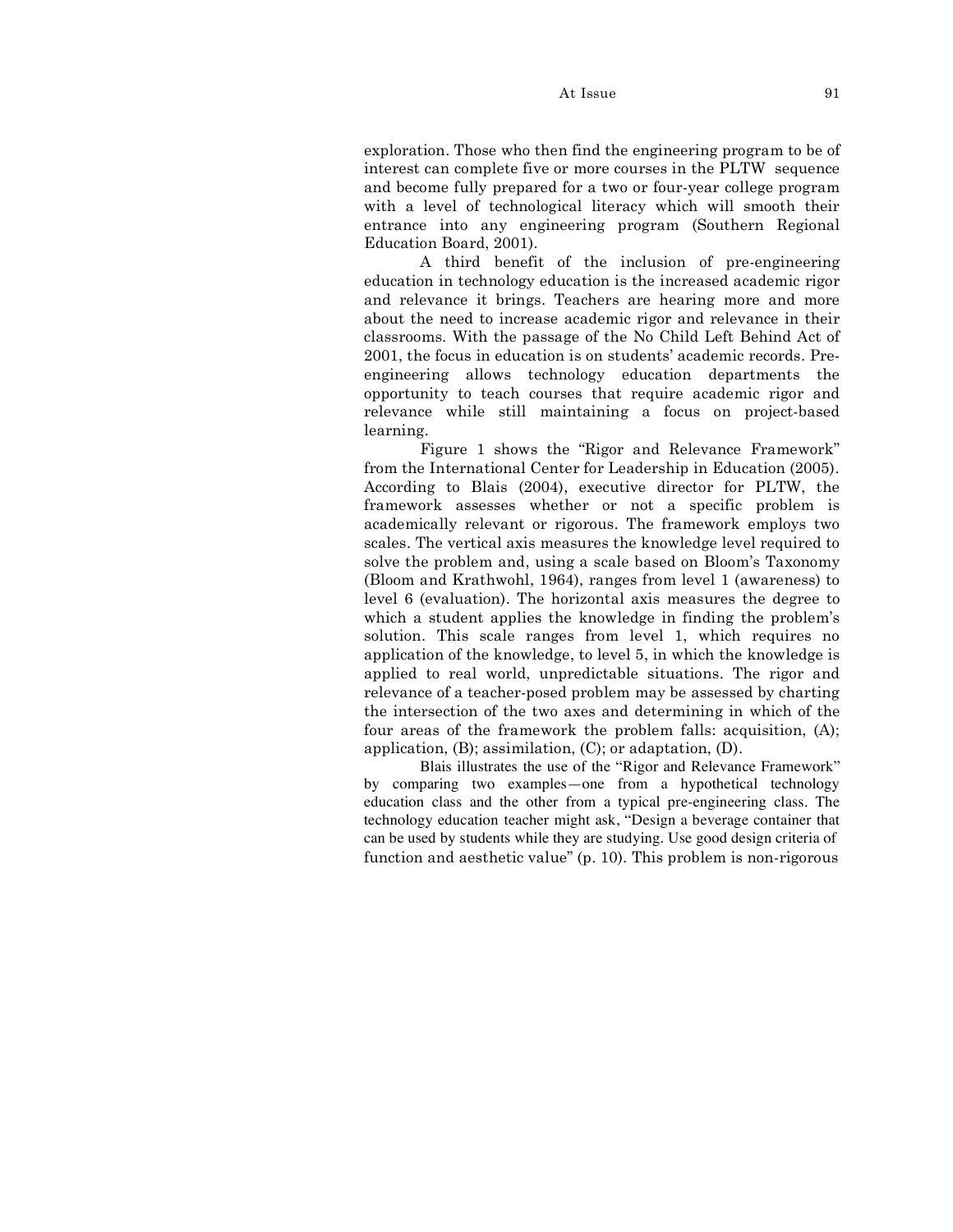## **Figure 1**

*Rigor and Relevance Framework*



**APPLICATION** 

and non-relevant. In solving this problem, the student is only at level 2 (knowledge comprehension) of Bloom's Taxonomy on the vertical scale of the framework and on level 2 (applying knowledge in one discipline) of the horizontal, application, scale. The charted intersection of these values falls in the area of acquisition (A) in which students gather and store bits of knowledge and information. In the acquisition area, students are primarily expected to remember or understand what they have learned.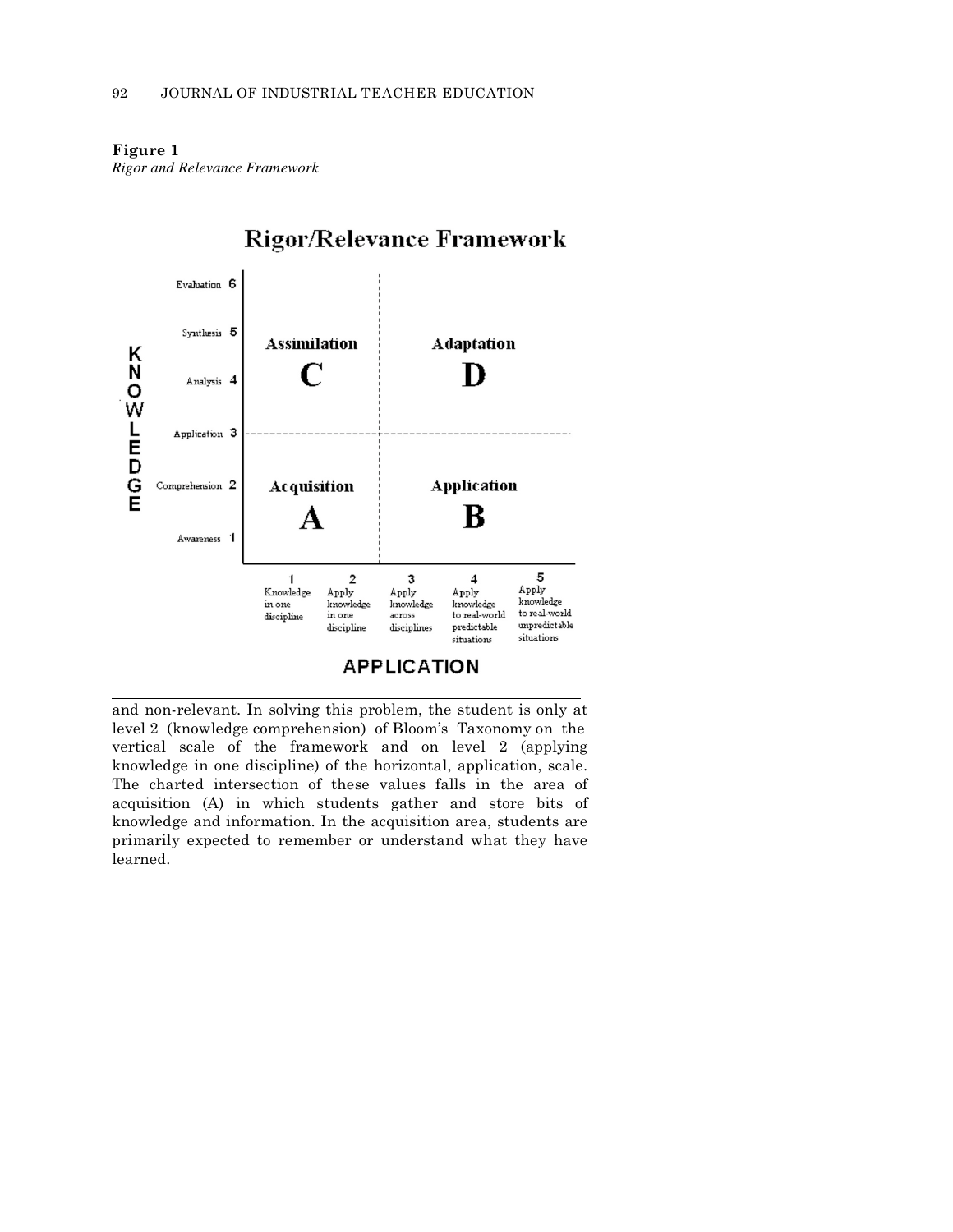#### At Issue 93

However if we look again at the framework with a different problem from a pre-engineering curriculum, we see something completely different (Blais, 2004). The pre-engineering teacher might pose this problem:

> "Design a beverage container that will hold 12 fluid ounces:

- Sketch the top view and a front cross-sectional view of the container.
- Show the correct dimensions on the sketch needed to acquire 12 fluid ounces (show all your math calculations)
- Use the computer design tool to apply good design criteria of function and aesthetic value to communicate the solution to this problem" (p.12).

Unlike the first example, this problem is both rigorous and relevant. The student must synthesize knowledge (level 5 on Bloom's Taxonomy) on the vertical scale and apply the knowledge to real-world predictable situations (level 4) on the horizontal scale. Charting the intersection of these values places the problem in the adaptation area (D) of the framework. To solve this problem, the student must think in complex ways and apply knowledge and skills extensively. By confronting students with perplexing unknowns, the teacher requires the students to use what they have learned to create solutions and take action that further develops their comprehension of the concepts.

Current technology education classes for the most part are not offering this kind of rigor and relevance. According to Wicklien (1997),

> Current modes of delivering technology education curriculum activate certain aspects of learning theory but often come up short from delivering the total package. The modular curriculum which is so pervasive within the field today begins to address collaborative, "authentic" real world learning opportunities; however, it tends to be restrictive (limited in scope, collaboration, and sequence), disconnected (limited in transfer potential and unrealistic), and lacking a reality based learning context (hypothetically abstract) (p. 73-74).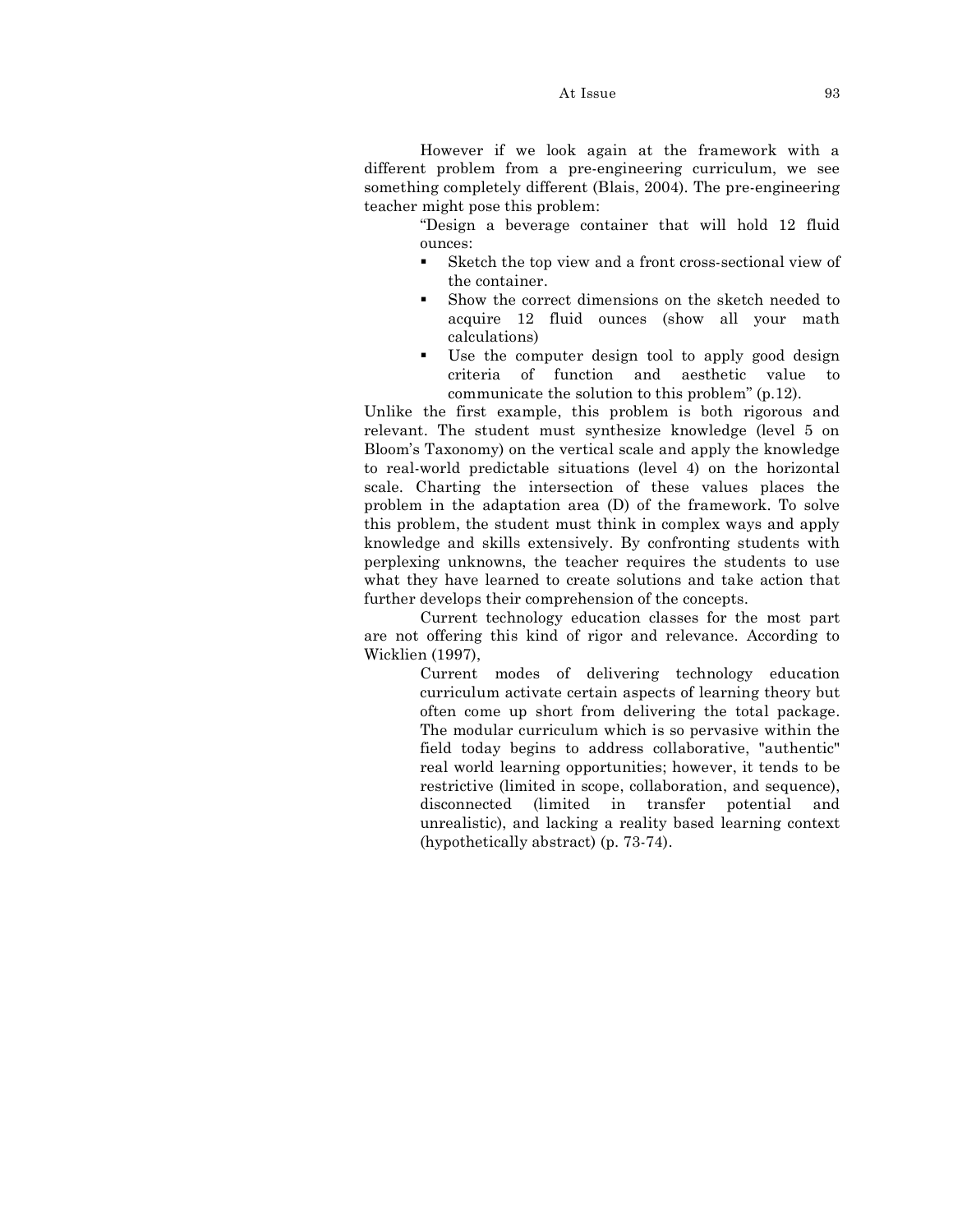However, in current pre-engineering classrooms, high academic rigor and relevance is prevalent. The problems students face in pre-engineering are real world; they are sequenced, and connected to math and science. The previous pre-engineering problem illustrates the kind of real world application that technology education is lacking.

#### **Conclusion**

Eliminating the view that technology education is unessential in school curriculums, increasing students' technological literacy, and promoting increased academic rigor and relevance are three of the major benefits of the inclusion of pre-engineering education in technology education. For those who doubt that pre-engineering belongs in technology education, look no further than the foreword to the Standards for Technological Literacy (ITEA, 2000). William A. Wulf, who is president of the National Academy of Engineering, wrote the foreword. This stands as evidence that pre-engineering has become a part of technology education. To ensure that technology education remains a viable option for students in the future, its inclusion must continue.

## **References**

- Blais, R. (2004). *Where is America's Future?* Presented at Association for Career and Technical Education in Las Vegas, NV. Retrieved April 16, 2005 from http://www.pltw.org/micenter.shtml
- Bloom, B., Mesia, B., & Krathwohl, D. (1964). *Taxonomy of Educational Objectives* (two vols: The Affective Domain & The Cognitive Domain). New York, NY: David McKay.
- International Center for Leadership in Education (2005). *Rigor & Relevance Framework*. Retrieved April 16, 2005 from http://www.daggett.com/rigor.html
- International Technology Education Association. (2000). *Standards for Technological Literacy- Content for Study of Technology*. Reston, VA: Author.
- Lewis, Theodore. (2004). A Turn to Engineering: The Continuing Struggle of Technology Education for Legitimatization as